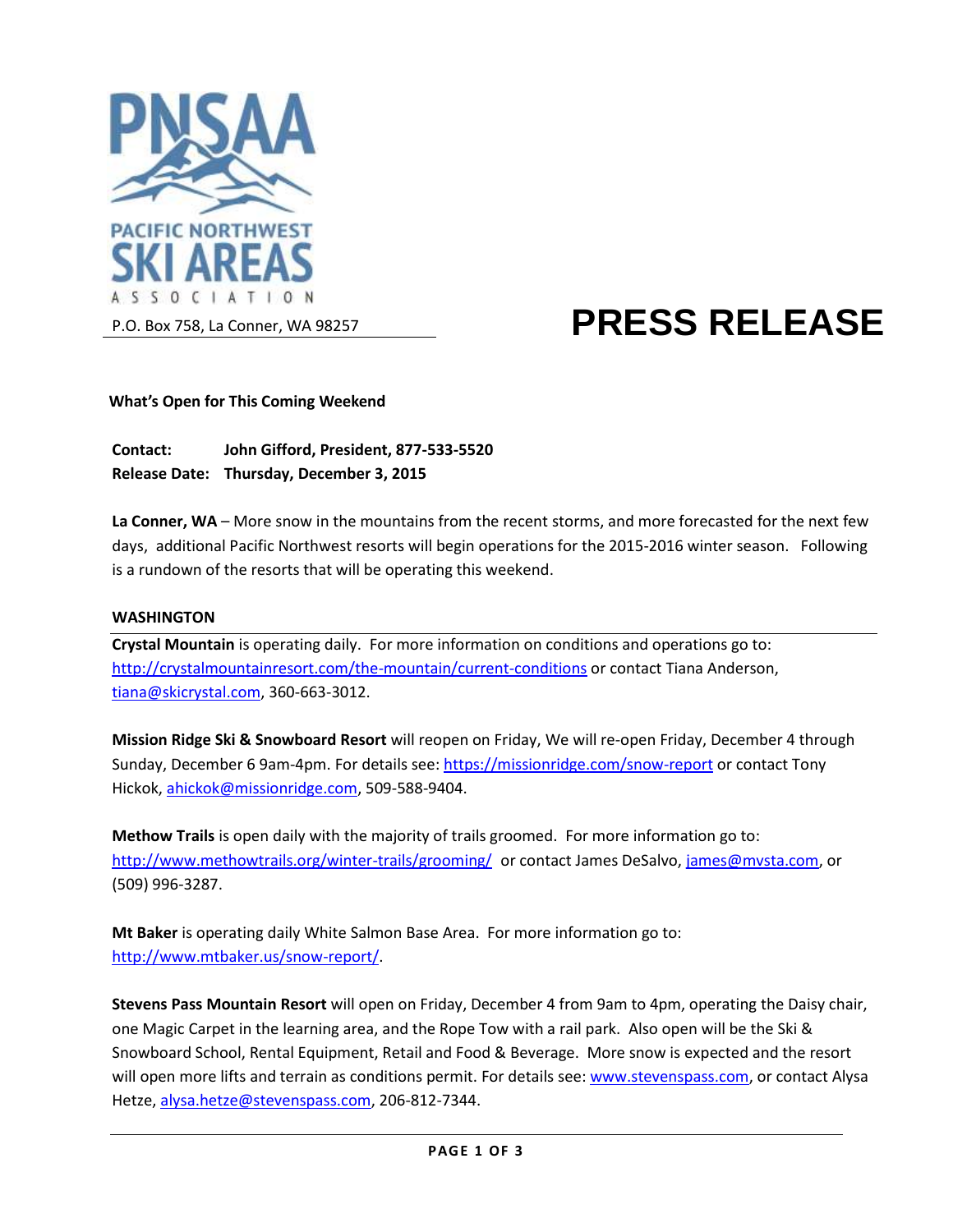**White Pass Ski Area** will reopen on Saturday, December 5 and Sunday, December 6, 8:45 am to 4 pm with weekend-only operation until there is additional snowpack. For more details go to <http://skiwhitepass.com/the-mountain/snow-report.aspx> or contact Kathleen Goyette, [kat@skiwhitepass.com](mailto:kat@skiwhitepass.com) or 509-945-3789.

#### **OREGON**

**Anthony Lakes Mountain Resort** announced opening day of the 2015-2016 season will be Saturday, December 5, 2015. The resort will operate Saturdays and Sundays, 9am – 4pm until the holidays. All amenities will be in full swing including the café, Starbottle Saloon, Rental Shop, Learning Center, Retail Store and the Nordic Center. For more details on conditions and operations go to:<http://anthonylakes.com/> or contact Chelsea McLagan[, chelsea@anthonylakes.com,](mailto:chelsea@anthonylakes.com) 541.856.3277.

**Mt Bachelor** is operating daily with Pine Marten, Sunshine Accelerator and Skyliner from 9:00 a.m. to 4:00 p.m. today. For more information go to:<http://www.mtbachelor.com/conditions-report/> or contact Spencer Weimar, [sweimat@mtbachelor.com,](mailto:sweimat@mtbachelor.com) 541-693-0953.

**Mt Hood Meadows** will have a preview weekend Saturday, December 5 and Sunday, December 6 with Mt. Hood Express high speed quad, two other lifts and the Ballroom Carpet conveyer running from 9 AM - 4 PM each day. More information: [https://www.skihood.com/the-mountain/conditions,](https://www.skihood.com/the-mountain/conditions) or contact Dave Tragethon[, dave.tragethon@skihood.com,](mailto:dave.tragethon@skihood.com) 971-373-8111.

**Mt Hood Skibowl** is operating the Tube Hill & Adventure Park and Cosmic Tubing. Operations will be Friday through Sunday with day tubing from 10:00am to 4:00pm, and Cosmic Tubing Friday and Saturday from 5:00pm to 11:00pm. For more information go to:<http://www.skibowl.com/winter/> or contact Hans Wipper, [hans.wipper@skibowl.com](mailto:hans.wipper@skibowl.com) or 503-272-3206.

**Timberline Lodge** is in daily operations with the Pucci and Bruno lifts open from 9 am to 4 pm. Conditions and operating information at: <http://www.timberlinelodge.com/conditions/> or contact John Burton, [jburton@timberlinelodge.com,](mailto:jburton@timberlinelodge.com) 503-272-3345.

#### **IDAHO**

**Bogus Basin Mountain Recreation Area** will have a partial opening Saturday, December 5 and Sunday, December 6 from 9 am to 4:30 pm . Coach and Deer Point lifts will operate with a Terrain Park at Stewarts Bowl. Cross-country skiing is open on portions of the upper trails at the Nordic Center. More details at: [www.bogusbasin.org,](http://www.bogusbasin.org/) or contact John Hart, [john@bogusbasin.org,](mailto:john@bogusbasin.org) 208-332-5125

**Lookout Pass** will reopen on Friday, December 4 with 2 lifts operating through Sunday, December 6 from 9 am to 4 pm PST. More information at[: https://skilookout.com/snow-report,](https://skilookout.com/snow-report) or contact Phil Edholm, [phil@skilookout.com,](mailto:phil@skilookout.com) 208-744-1301.

**Schweitzer Mountain** will reopen on Friday, December 4 with plans to operate Basin Express Quad and Magical Carpet. For more information on conditions and operations: